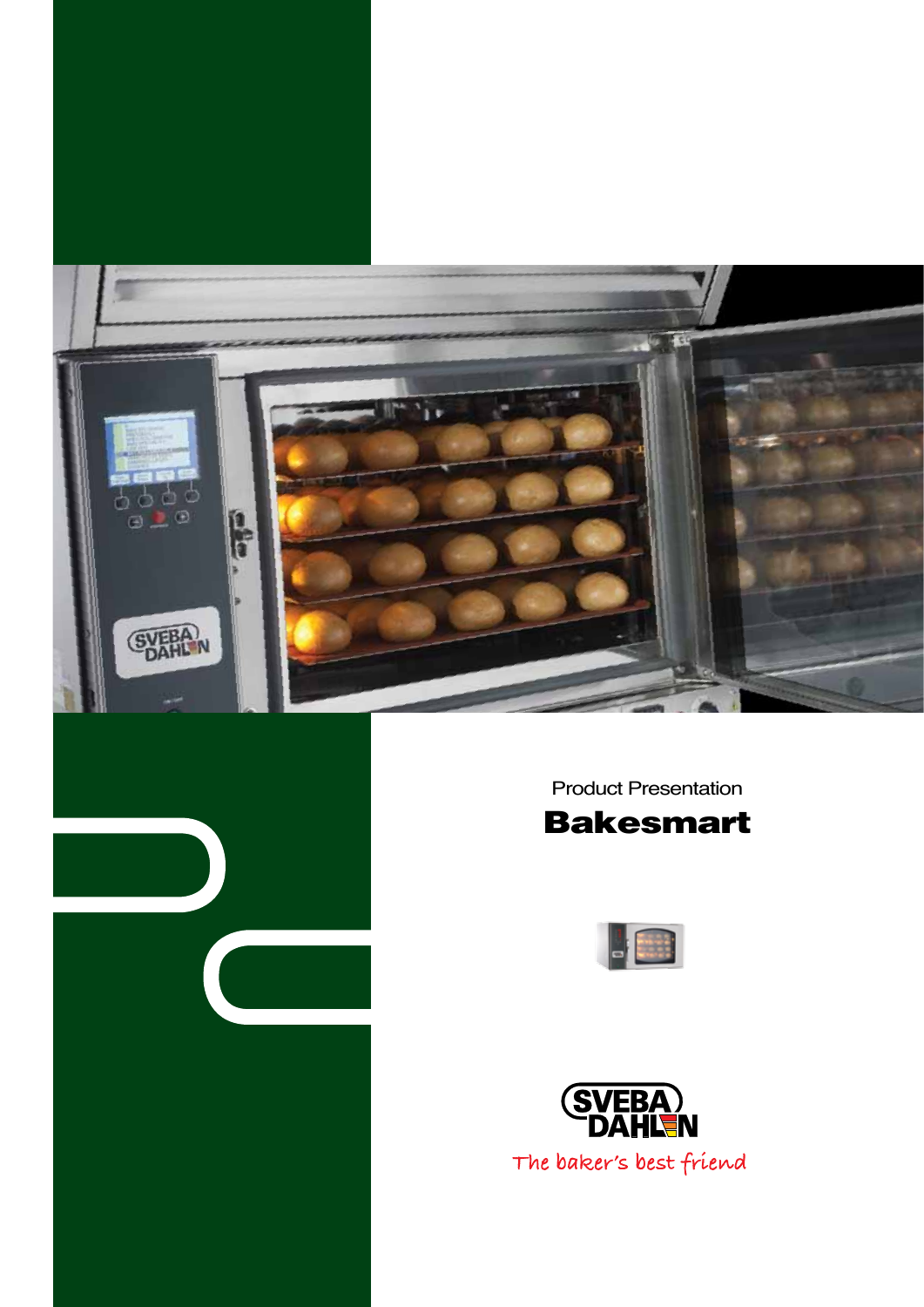

Bakesmart is a baking oven which perfectly suits the needs of small bakeries and active service shops. Easy to use, easy to place, easy to handle and easy to keep clean.

Thanks to Bakesmart you can bake almost everything in your shop – from black rye bread, baguettes and rustic bread to tasty coffee-bread. But Bakesmart is more than just a smart oven. You can complement it with a prover, storage chamber and evacuation

system in several combinations. It is also possible to install two ovens one above the other.



# The perfect product for small bakeries and shops

"The scent of fresh baked bread is the absolute strongest buying signal you can give to your customers when they enter your shop. And with the smell of fresh baked it is

always easier to sell a bit more than you had imagined..."



Examples of Bakesmart combinations: Left: Bakesmart with a high storage chamber. Middle: Two Bakesmarts with a low storage cabinet. Right: Bakesmart with condensating unit and prover.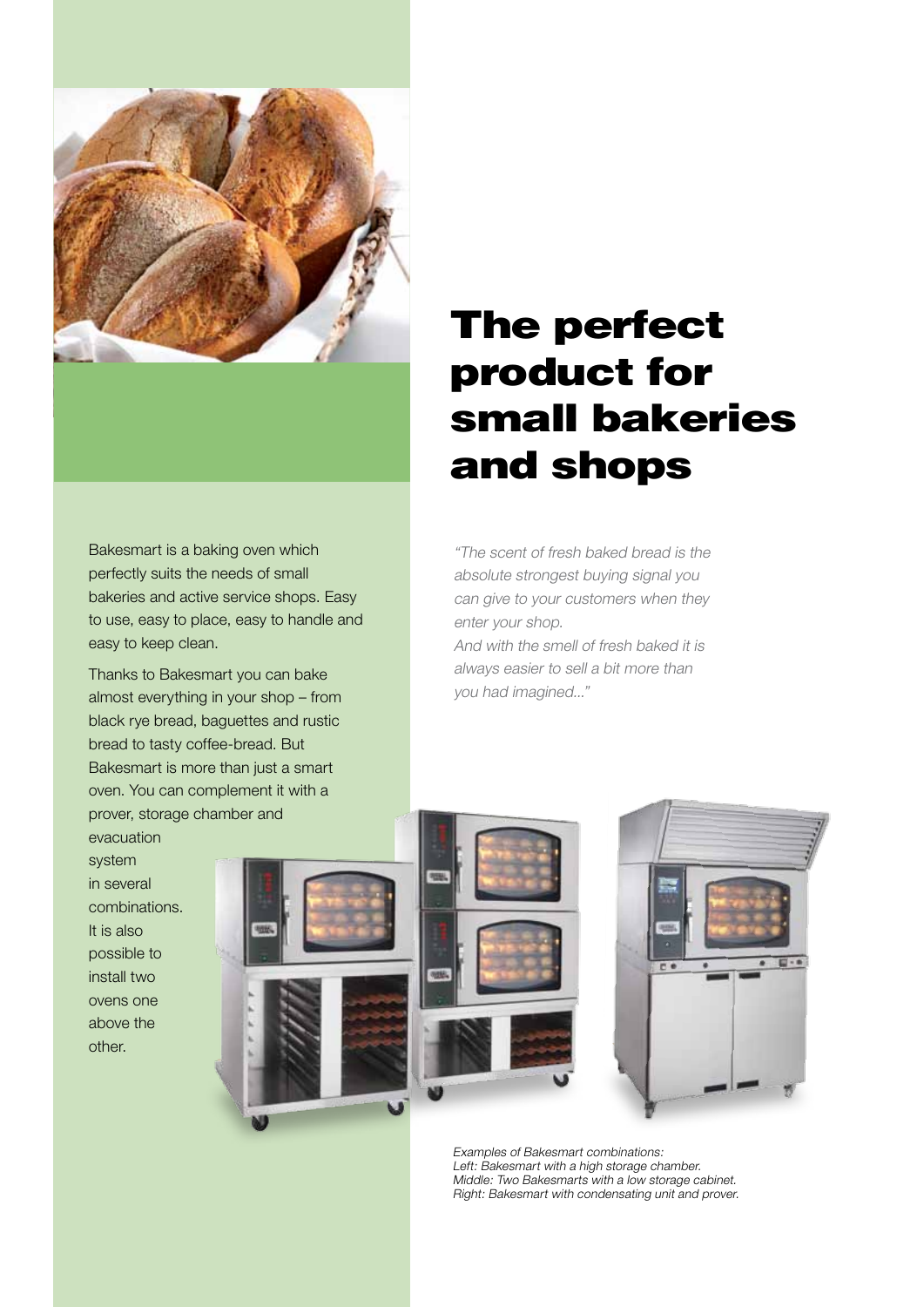# Compact design

Bakesmart is specially designed for small bakeries and shops which want to be able to offer customers fresh bread from morning to evening.

The oven is of the convection type – because the guides on the oven sides can be easily switched – there is place for 4 or 5 trays. The tray size is 600 x 400 mm.

Bakesmart features the standard Classic control panel with nine baking programmes and a possibility to manually adjust the settings during the process of baking.



# Smart solutions

Bakesmart features a built-in steam function and lighting inside the oven. The detachable tray guides and the possibility to remove the glass door enables easy cleaning and makes it easy to supervise the baking process.

The oven also has a number of accessories, including a panel with colour display, which makes the baking more effective and easier. Provers, storage chambers and evacuation systems are other practical accessories which provide a better working environment and facilitate the everyday life of the baker.



## **Options**

Colour Panel Programmable panel with colour display. Stores up to 99 recipes, displaying names and temperature curves.



### **PROVER**

With time and alarm functions. Easy temperature settings and a steam function. Capacity for 2 x 8 shelves 400 x 600 mm.

.............................................................................................

.............................................................................................

.............................................................................................

### Storage chamber (low and high) Lower cabinet, available in 2 sizes; for 2 x 4 or 2 x 8 trays 400 x 600 mm.

### Evacuation system

The evacuation system is available with a built-in condensation unit and a fan leading out the heat when the oven door is opened. Does not need to be connected to the ventilation.

.............................................................................................

## Tech. information, ugn

| Power  | Weight | Tray size        |  |
|--------|--------|------------------|--|
| 7.5 KW |        | 135 kg 600 x 400 |  |

| Tech. information, prover |  |                  |  |  |
|---------------------------|--|------------------|--|--|
| Power                     |  | Weight Tray size |  |  |
| 2 KW                      |  | 110 kg 600 x 400 |  |  |

### **Measurements**

## Panels



CLASSIC PANEL Programmable panel with a digital display of time and temperature as a standard. Can store nine recipes.



### colour PANEL Bakesmart can be equipped with a control panel with colour display.

Programmable, storing up to 99 recipes, displaying names and temperature curves.